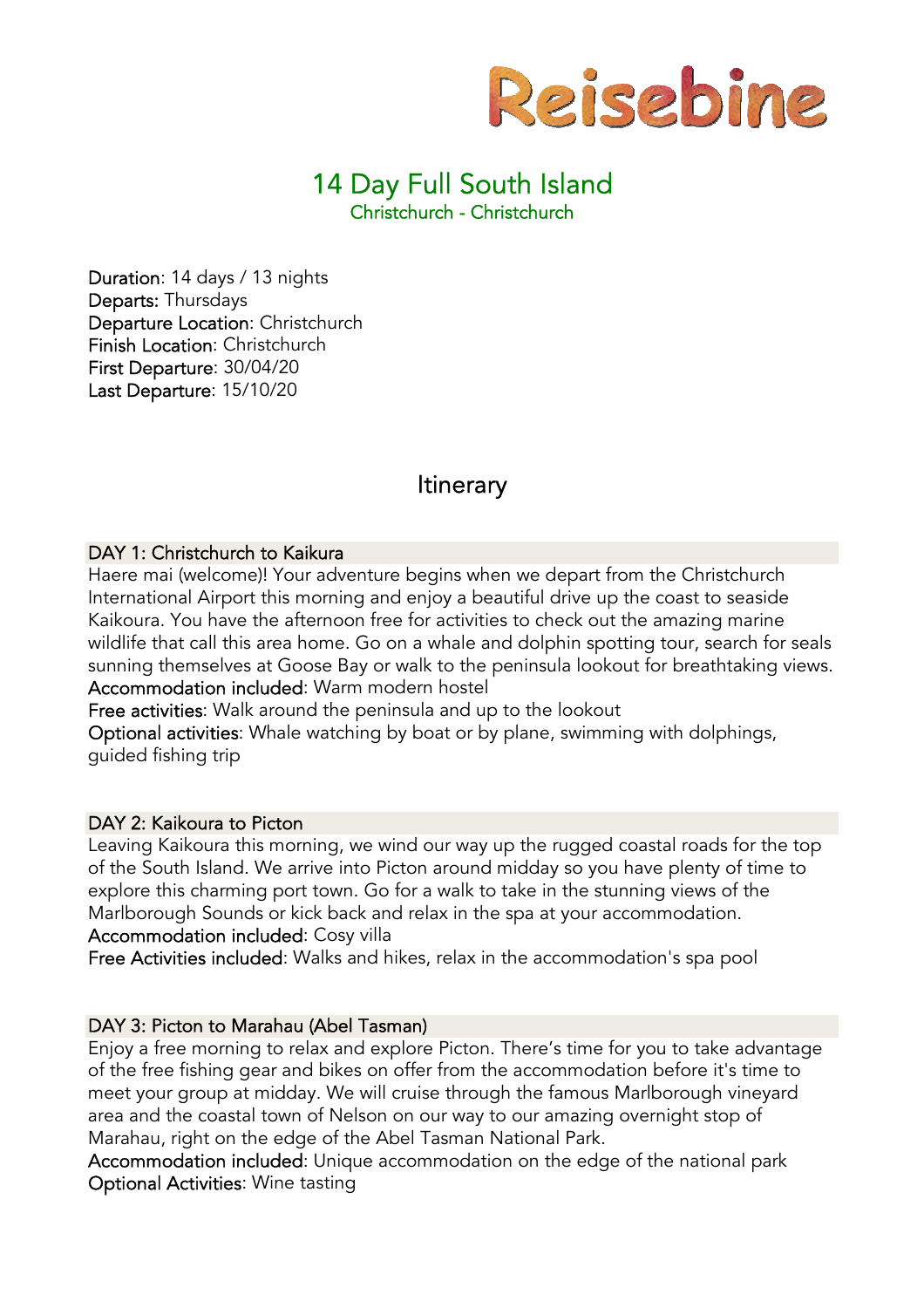# DAY 4: Marahau (Abel Tasman)

You have the entire day free to explore this stunning coastal national park renowned for its golden sand beaches. An Aqua Taxi ride is included in your tour, but you are welcome to upgrade to a sailing or kayaking adventure. Hike, sail, kayak or skydive – Abel Tasman National Park is gorgeous no matter which option you choose.

Accommodation included: Unique accommodation on the edge of the national park Activities included: Walk part of the Abel Tasman track and catch an Aqua Taxi home Optional Activities: Full day sailing trip, kayaking, skydiving, swim

### DAY 5: Marahau (Abel Tasman) to Franz Josef

Buckle up for an awesome day driving down the incredibly scenic 'wild' West Coast, an area known for its untamed beaches and spectacular rainforest. We'll pass through Buller Gorge and down a stretch of road that was labelled one of the top ten drives in the world by Lonely Planet. We'll stop on our way down the coast to take a walk around the unique limestone rock formations known as the Punakaiki Pancake Rocks and their fantastic blowholes. Our next stop is the historic gold mining town of Greymouth to collect passengers connecting from Christchurch. From here we'll continue on via Hokitika, to the quaint township of Franz Josef, home to the famous Franz Josef Glacier.

Accommodation included: Lodge in the middle of the rainforest

Free activities: Buller Gorge, Pancake Rocks and blowholes, Hokitika greenstone store

## DAY 6: Franz Josef

Enjoy a full free day to explore the glacier. Live your glacier walking dream with a guided tour through a world of ice or hike from town to view it from below, then unwind in the relaxing spa pools afterwards.

Accommodation included: Lodge in the middle of the rainforest Optional activities: Guided glacier heli-hike, Glacier Valley Walk Free activities: Any of the good bush walks in the area

#### DAY 7: Franz Josef to Wanaka

Depart early to take a walk along the shores of the amazing mirror-like Lake Matheson, and then travel through the mountainous Haast Pass and Makarora with plenty of photo stops along the way. We pass by the beautiful Lake Hawea on our way to arrive in Wanaka by late afternoon.

Accommodation included: Central Hostel

Free Activities: Lake Matheson walk, Ship Creek walk, Blue Pools walk, Thunder Creek Falls walk, explore Wanaka

## DAY 8: Wanaka to Queenstown

This morning head out to cycle some of New Zealand's most beautiful bike paths along the lake before we depart Wanaka and cruise down to the famous original A.J. Hackett bungy site, where you can take the plunge - if you dare! Then, it's on to the 'Adventure Capital of the World!' Queenstown offers an optional big (make that huge) night out with a variety of excellent restaurants, pubs and live music.

#### Accommodation included: Central Hostel

Activities included: Scenic bike ride around Lake Wanak (suitable far all levels)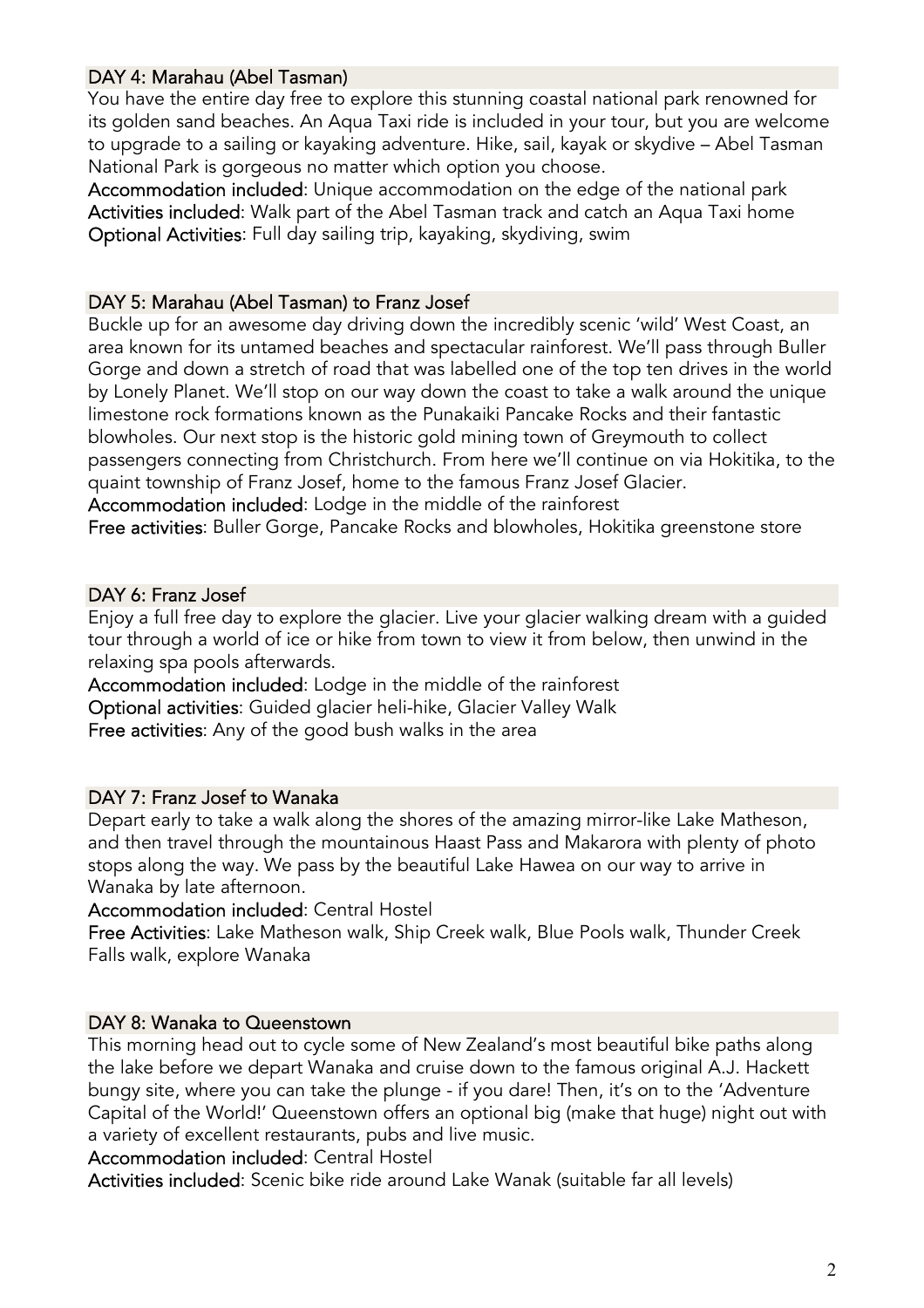# DAY 9: Queenstown - Day 1

With so much to see and do in and around Queenstown, you need three full days to take it all in! To get you started, a couple highlight activities are included in your package. Today, you'll take an exhilarating jet boat ride amongst breathtaking scenery in the morning and then have the afternoon free for more Queenstown fun. Accommodation included: Central Hostel

Activities included: Jet boat ride

# DAY 10: Queenstown - Day 2

Depart early on a day long trip to jaw dropping Doubtful Sound in stunning Fiordland National Park, where you'll take a three-hour wilderness cruise and learn more about this incredible natural wonder. You will return to Queenstown in the evening. Lunch is not included (sandwiches and snacks available for purchase on the day), so make sure you bring lunch, snacks and water.

Accommodation included: Central Hostel Activities included: Doubtful Sound Day Trip

# DAY 11: Queenstown - Day 3

Make the most of your final free day doing any of the other incredible activities on offer or further exploring Queenstown. If you haven't already, we recommend riding the gondola or walking to the top of the hill for spectacular views of the town, lake and surrounding mountains.

## Accommodation included: Central Hostel

Optional activities: Any adventure activity that we mad Kiwis can dream up (bungy, swing, jetboating, skydiving, mountain biking, zipline, horse riding…), trip to Milford Sound

# DAY 12: Queenstown – Day 4

Make the most of your final free day doing any of the other incredible activities on offer or further exploring Queenstown. If you haven't already, we recommend riding the gondola or walking to the top of the hill for spectacular views of the town, lake and surrounding mountains.

## Accommodation included: Central hostel close to the action

Optional activities: Any adventure activity that we mad Kiwis can dream up (bungy, swing, jetboating, skydiving, mountain biking, zipline, horse riding...), trip to Milford Sound.

## DAY 13: Queenstown to Aoraki/Mt Cook

Depart Queenstown early to drive over the Lindis Pass through the beautiful Mackenzie Country and past the vivid blue waters of Lake Pukaki. Then, we head north to our amazing overnight stop at the base of New Zealand's highest mountain Aoraki/Mt Cook, arriving in the early afternoon.

Accommodation included: Stunning alpine lodge

Optional activities: Visit the Sir Edmund Hillary Alpine Centre, scenic flights, 4WD Tasman Valley tour

Free activities: Take photos of awe-inspiring scenery, do one of the many great short walks to the Hooker Glacial Lake (weather dependent)

Walk Oriental Parade, head up Mt Victoria for fantastic views, visit Te Papa National Museum